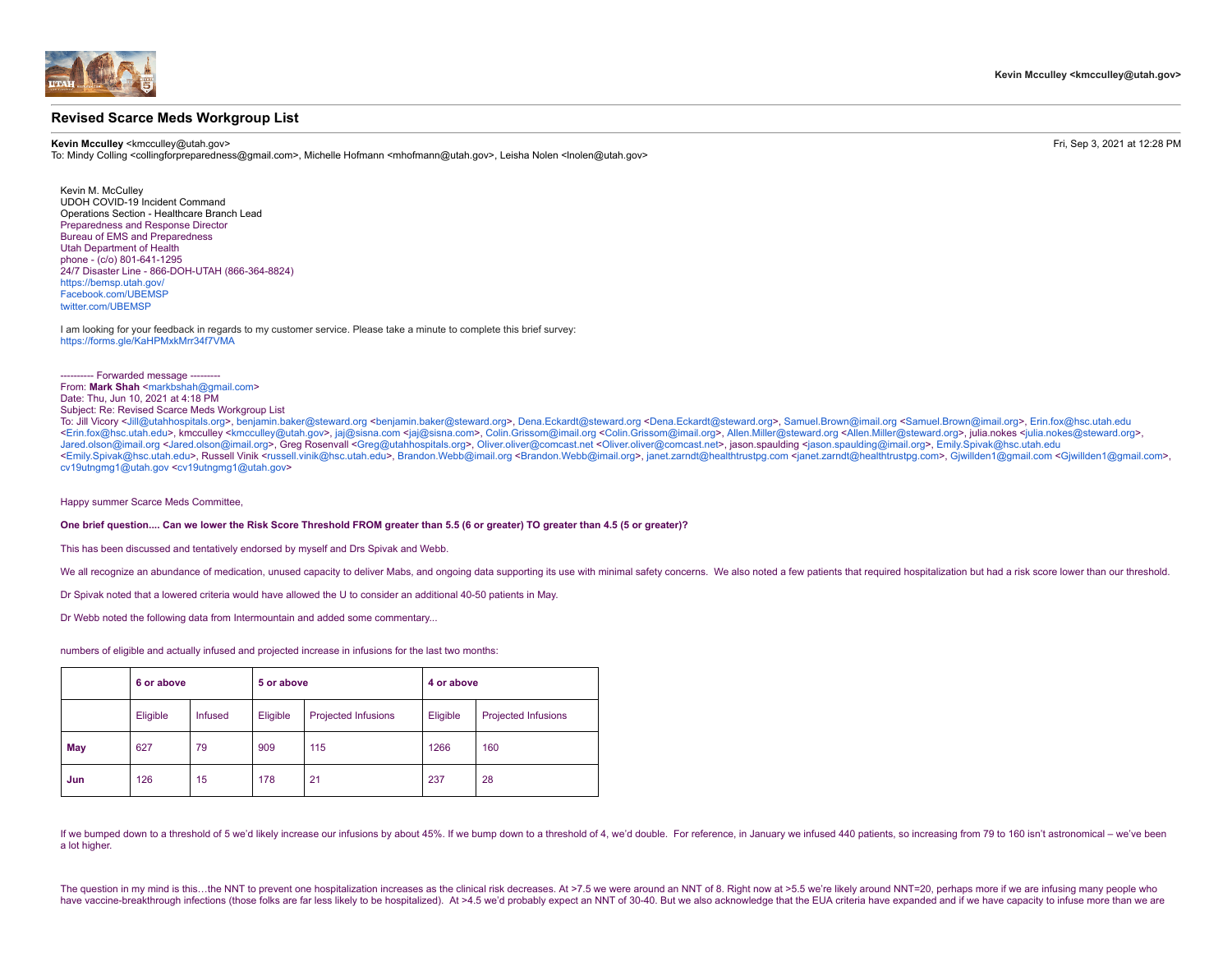now, there are likely other benefits to treatment (potentially shortening time to recovery, maybe decreased long COVID sx).

I ran our hospital census at IMC – all patients currently admitted have a risk score of at least 5.5 (most still >6.5 even though younger age – 28, 40, 42, all obese non-white, non-vaccinated males)

## Please send me or the group your questions or concerns or opposition by Friday, June 11 @ noon. If no major concerns, we will consider it approved going into the weekend. An updated guideline is attached.

I hope you are all enjoying a more normal life!

FYI, Andy Pavia said that the FDA reviewed our Utah Risk Score and used it as precedent for including "race and other risk factors" as qualifiers.

-Mark

On Mon, Apr 19, 2021 at 9:09 AM Mark Shah <[markbshah@gmail.com](mailto:markbshah@gmail.com)> wrote:

Hello Scarce Meds Subcommittee,

I am looking forward to meeting with you again tomorrow at 11am.

The current agenda:

- Status checks (State, LTACs, Rurals, Steward, HCA, U of U, Intermountain)

- Discuss use of MAbs during pregnancy, and possible need to adjust exclusion criteria

- Discuss draft mid-Action report (attached)

- Next steps - Round table

Please either come with any additional items or feel free to send me them ahead of time.

Thanks, Mark

On Tue, Mar 23, 2021 at 12:58 PM Jill Vicory [<Jill@utahhospitals.org](mailto:Jill@utahhospitals.org)> wrote:

Attached please find a revised Scarce Meds/Monoclonal Antibodies Workgroup members list for your use. Please let me know if any info needs updating.

**Jill Vicory** Director, Member & Community Affairs

Utah Hospital Association

2180 S. 1300 East, Suite 440 Salt Lake City, UT 84106 801.486.9915-office

801.244.4153-cell



| Mark Shah, MD                                        |
|------------------------------------------------------|
| <b>Utah Emergency Physicians</b>                     |
| Intermountain Disaster Preparedness                  |
| Utah Disaster Medical Assistance Team                |
| Salt Lake, Summit, Tooele Coalition Clinical Advisor |